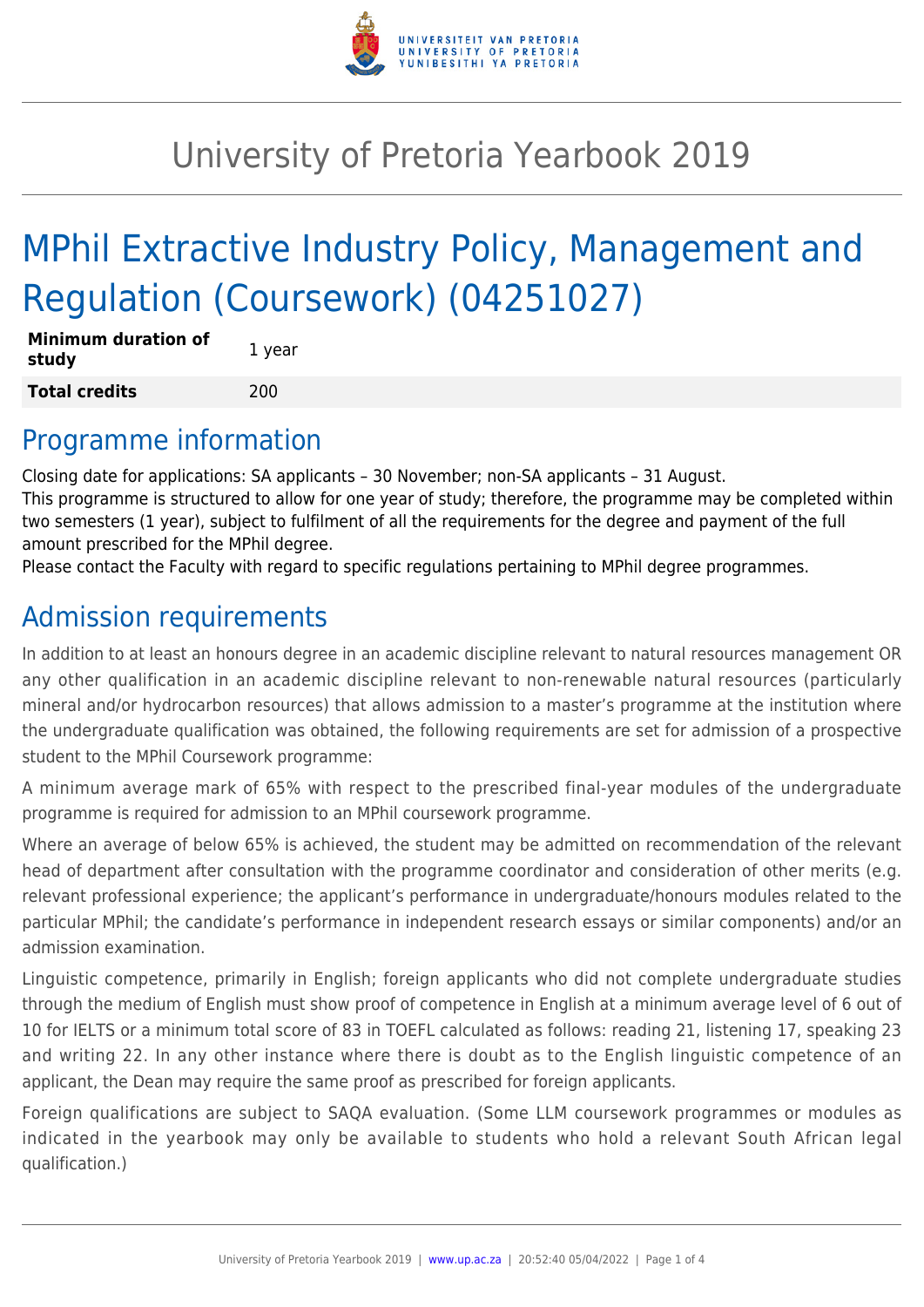

Even though a student may comply with the above requirements, the Dean may, on the recommendation of the head of department presenting a specific degree or module, refuse to accept a prospective student for any MPhil programme if such a student's performance in the chosen modules or field of study during undergraduate study was not satisfactory. Alternatively, the Dean could set additional requirements with a view to admission.

An admission examination may also be required in respect of a particular programme or module.

### Other programme-specific information

This is a selection-based programme and only selected applicants will be admitted to the programme. The mini-dissertation must comprise 13 000 to 15 000 words – including footnotes but excluding the table of contents and the bibliography. (The methodology and content of the mini-dissertation should reflect a multidisciplinary perspective on extractive industry policy, management and regulation.) Any request for an extension of the period for the submission of the mini-dissertation may only be granted by the Dean on recommendation of the Postgraduate Committee.

## Research information

The relevant head of department must recommend a supervisor and title for a mini-dissertation and these must be approved by the Postgraduate Committee. The mini-dissertation must be assessed and finalised as set out in the Faculty Board-approved LLM Policy Document. Mini-dissertations, where required, must be submitted in the format determined by the supervisor and approved by the Postgraduate Committee. The supervisor may likewise and subject to the approval of the Postgraduate Committee determine the research topic and the scope of the proposed research.

### Pass with distinction

For the degree to be awarded with distinction a student must obtain an average of at least 75% for all the coursework modules together, as well as a minimum of 75% for the mini-dissertation. The modules must have been written for the first time.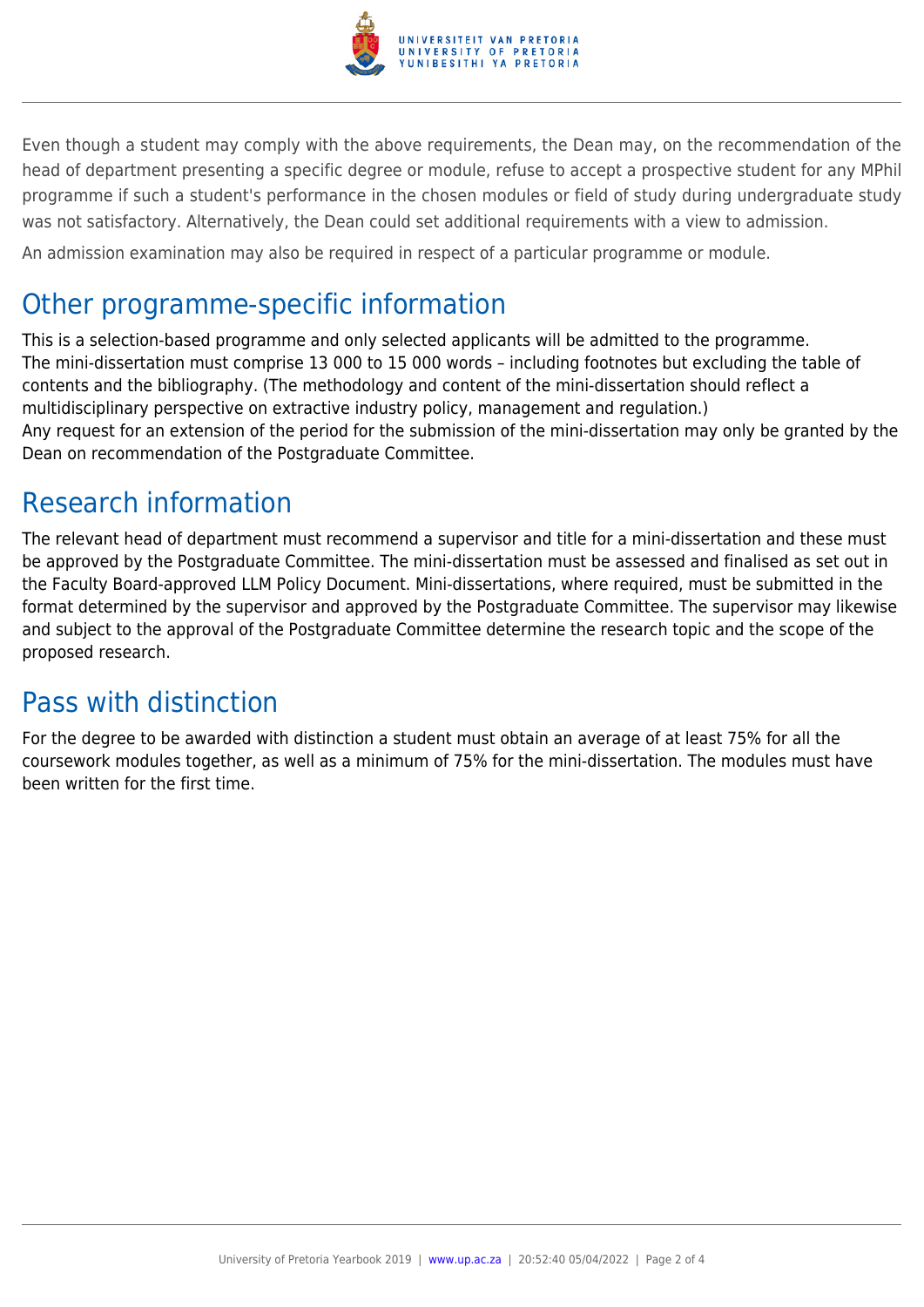

#### Curriculum: Year 1

#### **Minimum credits: 200**

#### **Core modules**

[Rights to and regulation of natural resources 801](https://www.up.ac.za/yearbooks/2019/modules/view/EIL 801) (EIL 801) - Credits: 30.00 [Sustainability aspects of extractive industries 802](https://www.up.ac.za/yearbooks/2019/modules/view/EIL 802) (EIL 802) - Credits: 30.00 [The South Africa Mineral and Petroleum Resources Development Act 803](https://www.up.ac.za/yearbooks/2019/modules/view/EIL 803) (EIL 803) - Credits: 30.00 [Socio-economic development and management of non-renewable natural resources 812](https://www.up.ac.za/yearbooks/2019/modules/view/EIL 812) (EIL 812) - Credits: 30.00 [Mini-dissertation 800](https://www.up.ac.za/yearbooks/2019/modules/view/MND 800) (MND 800) - Credits: 100.00 [Research methodology for human rights 801](https://www.up.ac.za/yearbooks/2019/modules/view/NRM 801) (NRM 801) - Credits: 5.00 [Research methodology 801](https://www.up.ac.za/yearbooks/2019/modules/view/RHP 801) (RHP 801) - Credits: 5.00 [Research proposal 803](https://www.up.ac.za/yearbooks/2019/modules/view/RHP 803) (RHP 803) - Credits: 5.00